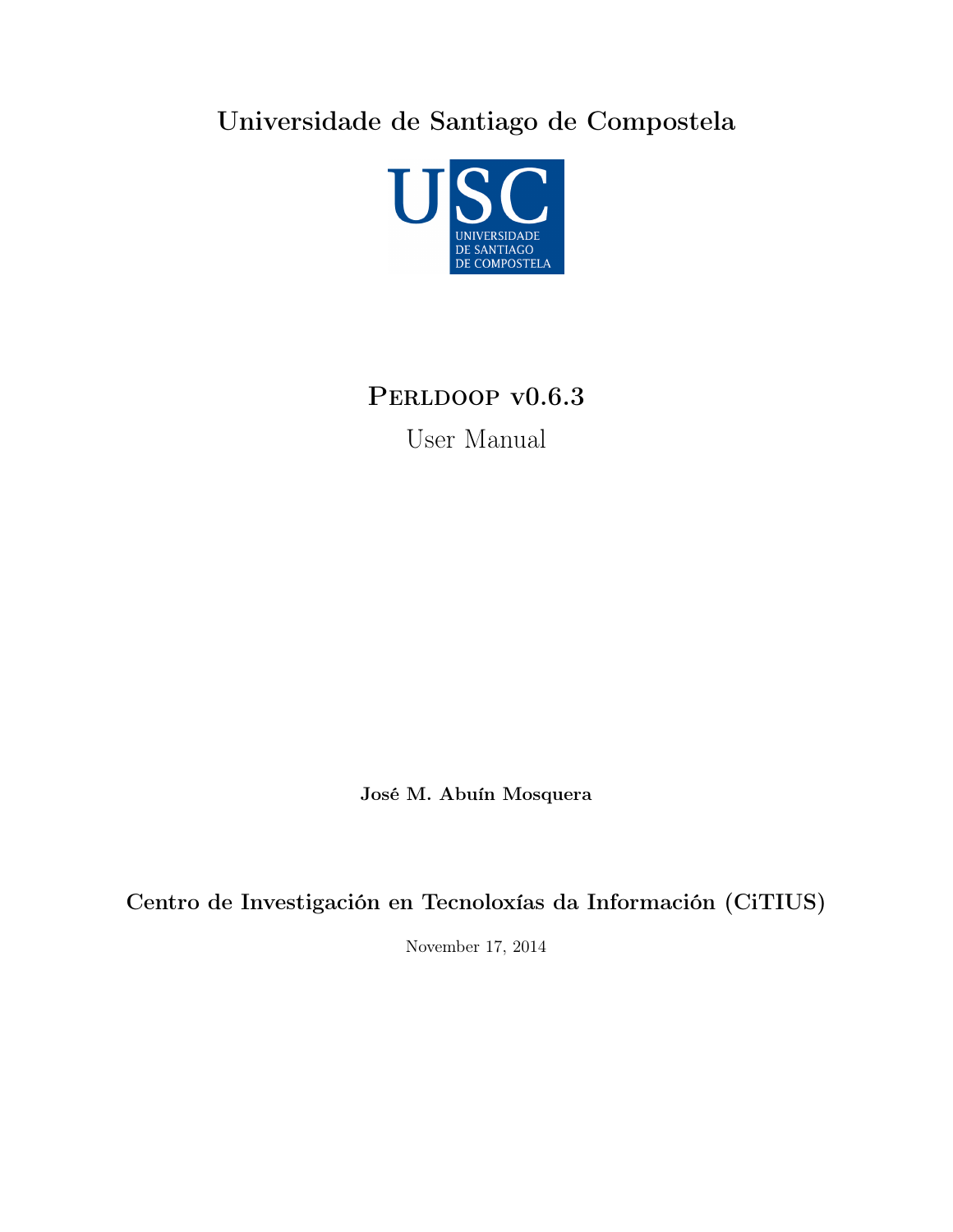# Contents

| 1 Introduction                                                                                                                                                                                                                        |  |
|---------------------------------------------------------------------------------------------------------------------------------------------------------------------------------------------------------------------------------------|--|
| 2 PERLDOOP                                                                                                                                                                                                                            |  |
| 2.1                                                                                                                                                                                                                                   |  |
| 2.2                                                                                                                                                                                                                                   |  |
|                                                                                                                                                                                                                                       |  |
| 3 How to use PERLDOOP                                                                                                                                                                                                                 |  |
| 3.1                                                                                                                                                                                                                                   |  |
| Debug Mode received and the contract of the contract of the contract of the contract of the contract of the contract of the contract of the contract of the contract of the contract of the contract of the contract of the co<br>3.2 |  |
|                                                                                                                                                                                                                                       |  |
| Referencias                                                                                                                                                                                                                           |  |

# List of Figures

| 2 | Example of a template for the Mapper of the WordCount application. $\ldots \ldots \ldots$ 2 |  |
|---|---------------------------------------------------------------------------------------------|--|
|   | 3 Perl code of the Mapper of the WordCount application. 5                                   |  |
| 4 | Java code of the Mapper automatically generated by PERLDOOP from the Perl code              |  |
|   |                                                                                             |  |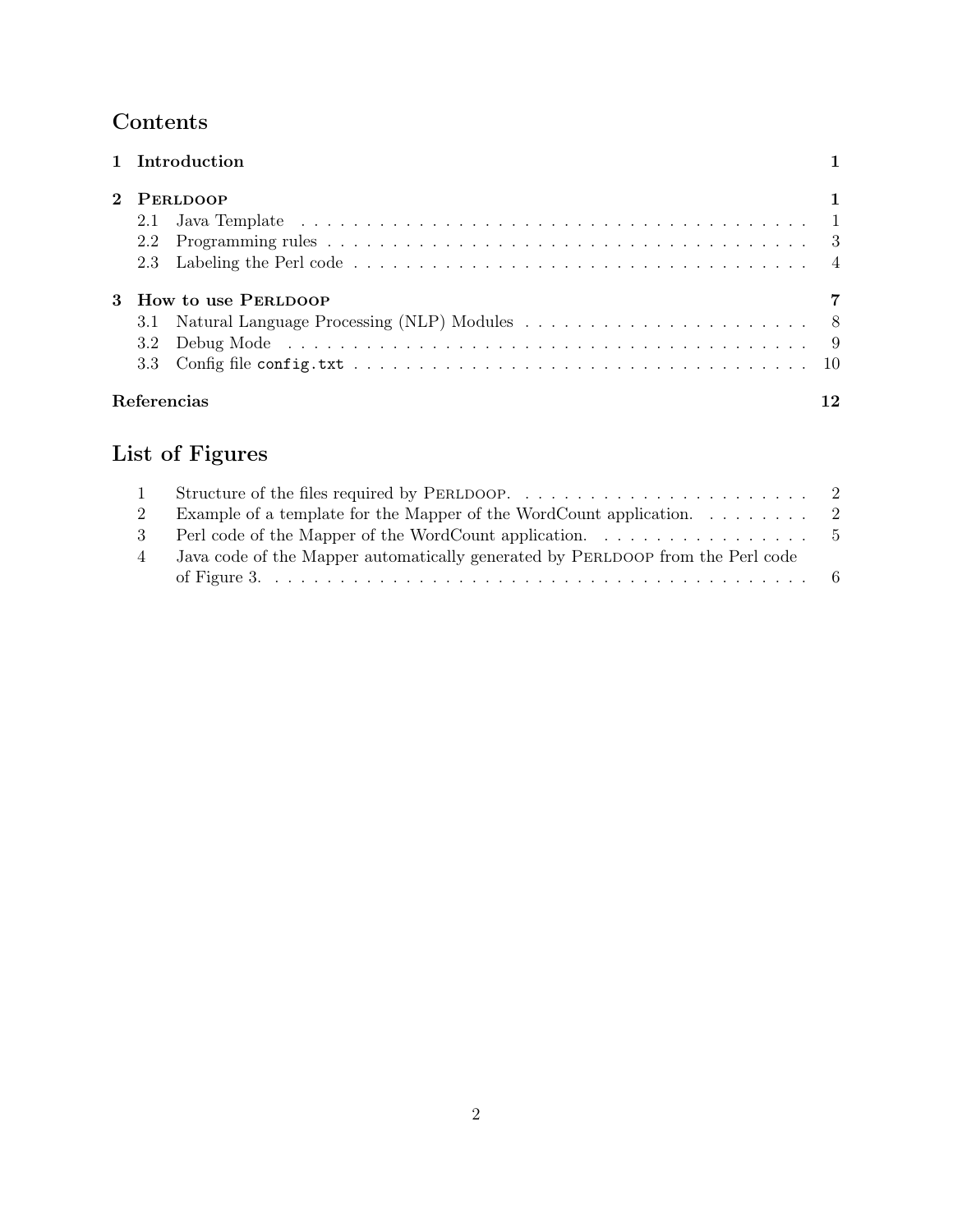## 1 Introduction

**PERLDOOP** [1] is a new tool developed by researchers from University of Santiago de Compostela (Spain) as part of the project "High Performance Computing for Natural Language Processing – HPCNLP". This tool automatically translates Hadoop-ready Perl scripts into its Java counterparts, which can be directly executed on a Hadoop cluster while improving their performance significantly.

Hadoop provides an utility to execute applications written in languages different from Java, known as Hadoop Streaming. To use this tool the only requirement is that applications should read from stdin and write to stdout. Even though Hadoop Streaming is a very useful tool, important degradations in the performance were detected using Hadoop Streaming with respect to Hadoop Java codes [2]. Only for computational intensive jobs whose input/output size is small, the performance of Hadoop Streaming is sometimes better because of using a more efficient programming language

Therefore, the best choice in terms of performance is to develop Hadoop applications using Java. Nevertheless, translating Perl codes into Java is a long and tedious task, especially when the applications consist of many regular expressions. For this reason, we developed the PERLDOOP tool. which allows to automate the translation process increasing the performance and efficiency as well as the productivity.

The general case of automatically translating an arbitrary Perl code into its Java equivalent is a very hard problem, due to the characteristics of both languages. Note that our objective in this work was not to develop a powerful tool that allows to automatically translate any existent Perl code to Java, but a simple and easy-to-use tool that takes as input Perl codes written for Hadoop Streaming, and produces Hadoop-ready Java codes.

## 2 Perldoop

PERLDOOP requires a well defined files structure (see Figure 1). In particular, two files are needed to generate the new Java code:

- 1. First, as is clear, the file containing the Perl script to translate. The Perl code should:
	- Follow strictly several programming rules (see Section 2.2).
	- Be correctly labeled (see Section 2.3).
- 2. In addition, a Java template is required to assure the correctness of the Java codes automatically generated by PERLDOOP (Section 2.1). The template should include the definition and constructor of the class, as well as the imports. Optionally, the programmer could also include additional code. We must highlight that the code in the template depends on the considered Perl code to translate.

Once these two files are available, Perl source code and Java template, PERLDOOP is ready to start the translation process.

#### 2.1 Java Template

The creation of the templates is a simple process. Using templates is mandatory because some Java code cannot be automatically translated from the Perl code, and this code is necessary to the correct execution of the translated Java application. Some examples of this type of code are: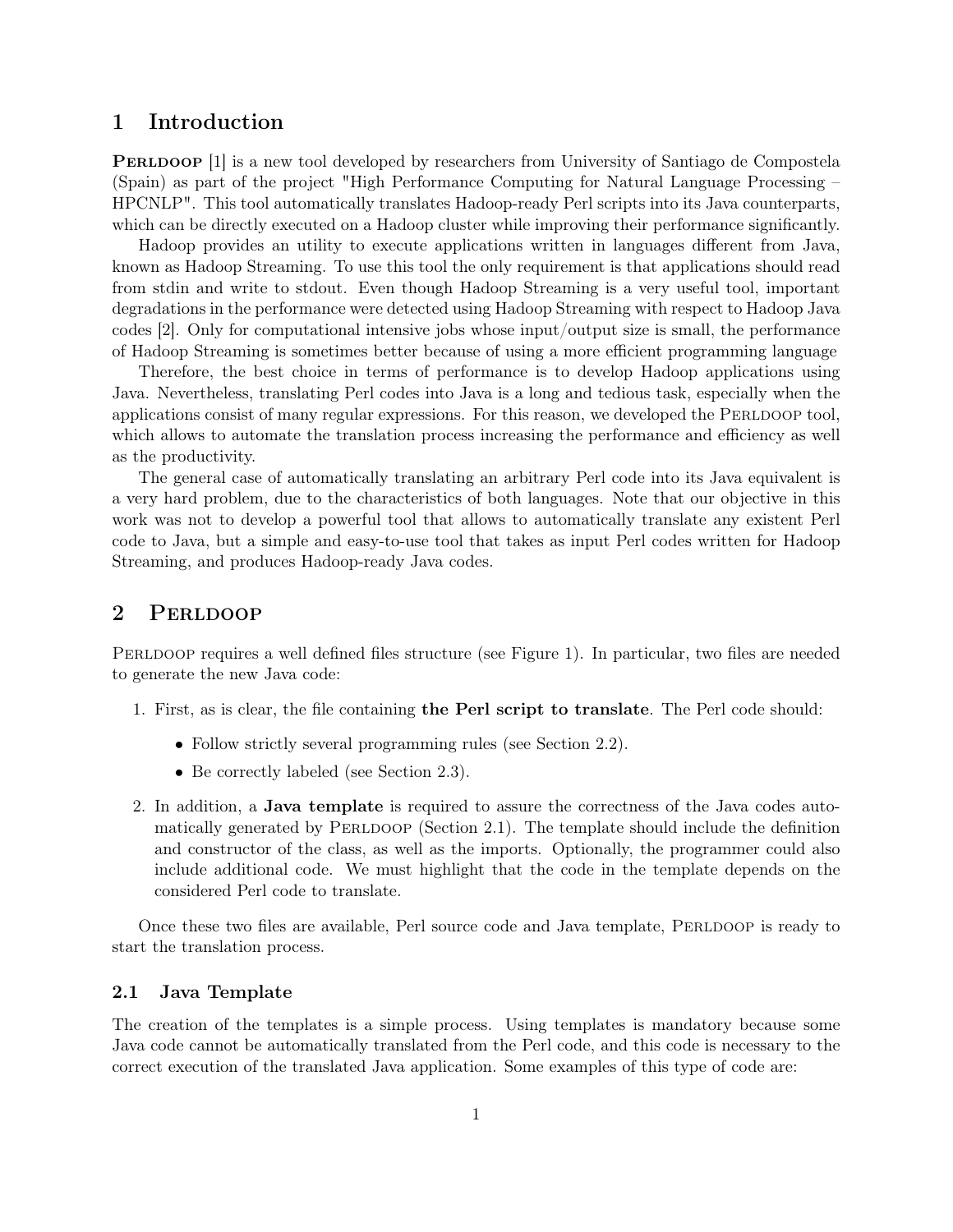

Figure 1: Structure of the files required by PERLDOOP.

- Imports, such as the Apache Hadoop libraries.
- Declaration and constructor of the class that the programmer is implementing.
- *try-catch* blocks required by Java.

Figure 2 shows an example of a Java template. In particular, the class is a Mapper of Hadoop. The template also includes the header of the map function and the try - catch block. The Java code generated by PERLDOOP will be inserted between the labels <java><start> and <java><end>. It can be seen that after the end label there is additional Java code.

```
import java . io . IOException ;
import org . apache . hadoop . io . Text ;
import org . apache . hadoop . mapreduce . Mapper ;
public static class WordCountMap extends Mapper < Object , Text , Text , Text >{
  @Override
  public void map ( Object incomingKey , Text value ,
  Context context) throws IOException, InterruptedException {
    try {
      //<java><start>
      //<java><end>
    }
    catch (Exception e) {
      System.out.println(e.toString());
    }
  }
}
```
Figure 2: Example of a template for the Mapper of the WordCount application.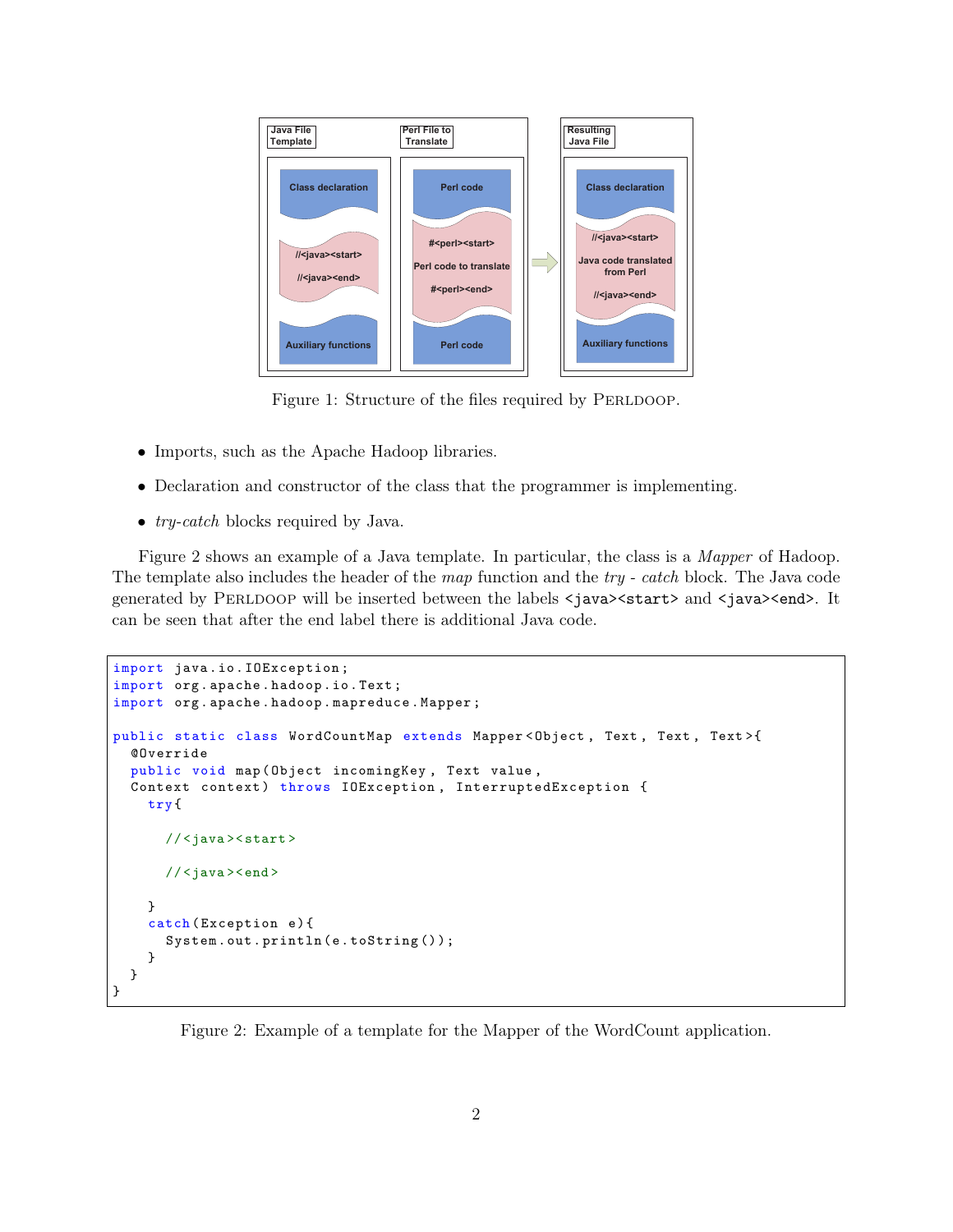#### 2.2 Programming rules

In order to assure the correctness of the Java codes automatically generated by PERLDOOP there are a few simple programming rules that the developers should follow when implementing Perl codes. These rules are:

1. Use always ordered if blocks:

```
if ($variable) {
$num = $num2 + 1;}
```
instead of:

 $$num = $num2 + 1 if ($variable);$ 

2. Boolean variables do not exist in Perl, basically they are integers. In this way, a programmer may find in the Perl code:

```
my $found = 1;if($found) {
```
This expression returns *true* when the variable is different than zero. However, boolean variables exist in Java. Therefore, in case that any variable in the Perl code is used as boolean, the programmer should label it (see how to label in Section 2.3):

```
my $found=1; #<perl><var><boolean>
if($found) {
```
3. Perl allows to include variables in a text string. For example:

 $$variable = "$var1<sub>u</sub>$var2";$ 

Instead of that, programmers should perform string concatenations with the "." operator:

 $$variable = $var1. "^\top;$ \$variable = \$variable . \$var2 ;

4. Restrict the access to array positions not previously allocated including restrictions in the conditional expressions:

elsif ( \$i <(\$# tokens -3) && ( \$tokens [ \$i +4] == 7)) {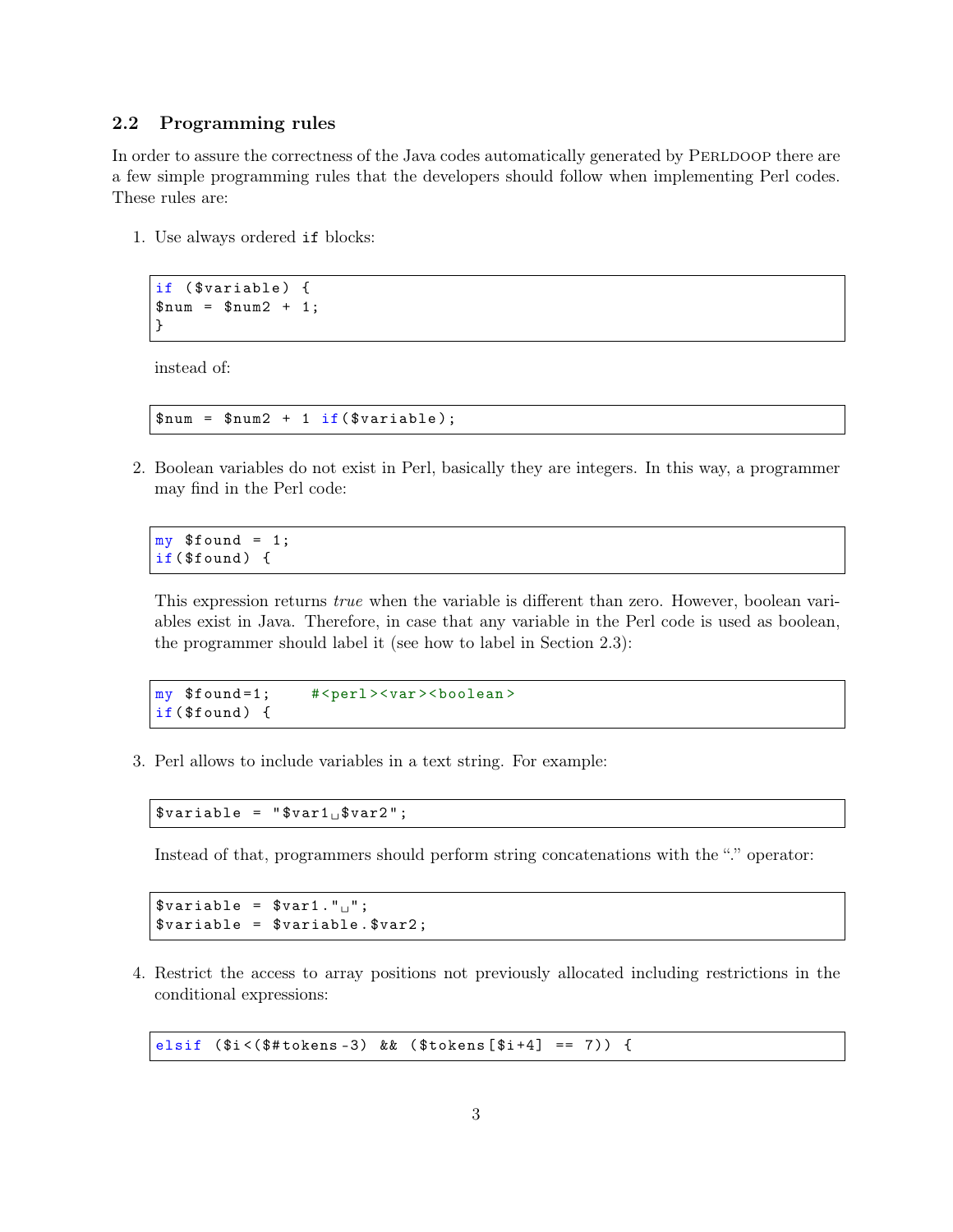5. Use different names for different variables, although Perl allows to use the same name for variables of different type. For example:

```
# Non - Permitted :
my $feat ;
my @feat ;
# Permitted :
my $feat1 ;
my @feat2 ;
```
6. The next condition in Perl:

if(\$adiantar) {

returns true if adiantar is different than zero. If the variable is an integer (not a boolean, see rule 2), the Perl code should check exactly that. That is:

```
if($adiantar!=0) {
```
7. When cheking that a string exists, the Perl code:

```
if (! $tags { tokens [ $i ]}) {
```
must be replaced by:

```
if (!$tags {$ tokens [$i] } || $tags {$tools [4] } = "") { }
```
#### 2.3 Labeling the Perl code

The Perl code to translate should be labeled. This is because the type of the variables in Perl is not defined until a value is assigned to them. However, the type of a variable in Java must be specified once is declared. In addition, labels help in some tasks of the translation process as, for example, recognizing if the Perl code is a mapper or a reducer. Figure 3 displays the labeled Perl code of the mapper of the WordCount application, while Figure 4 shows the Java code generated by PERLDOOP from that Perl code. Note that labels in the Java template begin with //, while in Perl begin with #.

Next the existent labels are detailed:

#### Java Template

•  $\leq$  is  $\geq$  is tart  $\geq$ : The Java code generated by PERLDOOP will be inserted in the template after this label.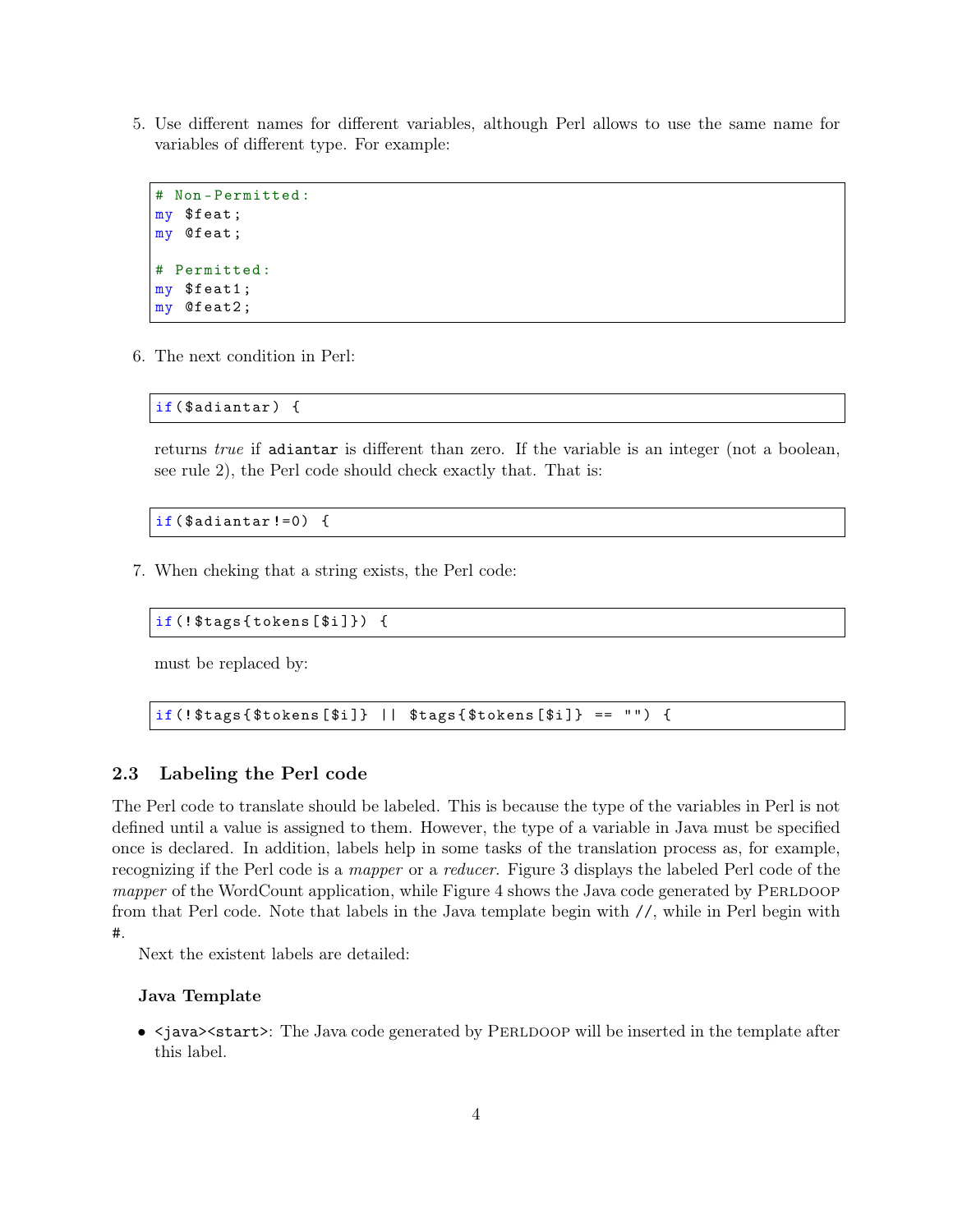```
#!/ usr / bin/ perl -w
#<perl><start>
my $line; \# <perl> <var > <string >
my @words; \# <perl> <array > <string >
my $key; \qquad # <perl > <var > <string >
my $valueNum = "1"; #<perl><var><string>
my $val; # <perl> <var > <string >
while ($line = <STDIN) { #<perl><map>chomp ($line);
    @words = split ( " <math>__</math>", $line );foreach my $w ( @words ) { #<perl > <var > <string >
        $key = $w . " \ t " ; #<perl > <var > <key >
        $val = $valueNum. " \n'; # <perl> \vartheta > \varthetaprint $key . $val ;
    }
} #<perl > < ignoreline >
#<perl><end>
```
Figure 3: Perl code of the Mapper of the WordCount application.

• <java><end>: End of the automatically generated code.

#### Perl Code

- <perl><start>: From this point begins the translation.
- <perl><end>: End of the Perl code to be translated.
- <perl><header><start>: Start of the header. It will be used in future versions of PERLDOOP.
- <perl><header><end>: End of the header. It will be used in future versions of PERLDOOP.
- <perl><var><br/>boolean>: A boolean variable is declared or accessed. Example:

```
my $found=0; #<perl><var><boolean>
$found = 1; #<perl><var><b></b> <b></b> <b></b> <b></b> <b>for</b>l<sub>1</sub> <b>for</b>l<sub>2</sub> <b>for</b>l<sub>3</sub> <b>for</b>l<sub>4</sub> <b>for</b>l<sub>5</sub> <b>for</b>l<sub>6</sub> <b>for</b>l<sub>7</sub> <b>for</b>l<sub>7</sub> <b>for</b>l<sub>7</sub> <b>for</b>l<sub>7</sub> <b>for</b>l<sub>7</sub> <b>for</b>l<sub>7</sub> <
```
Its translation is:

```
boolean found = false ;
found = true;
```
- <perl><var><string>: A string variable is declared.
- <perl><var>>integer>: An integer variable is declared.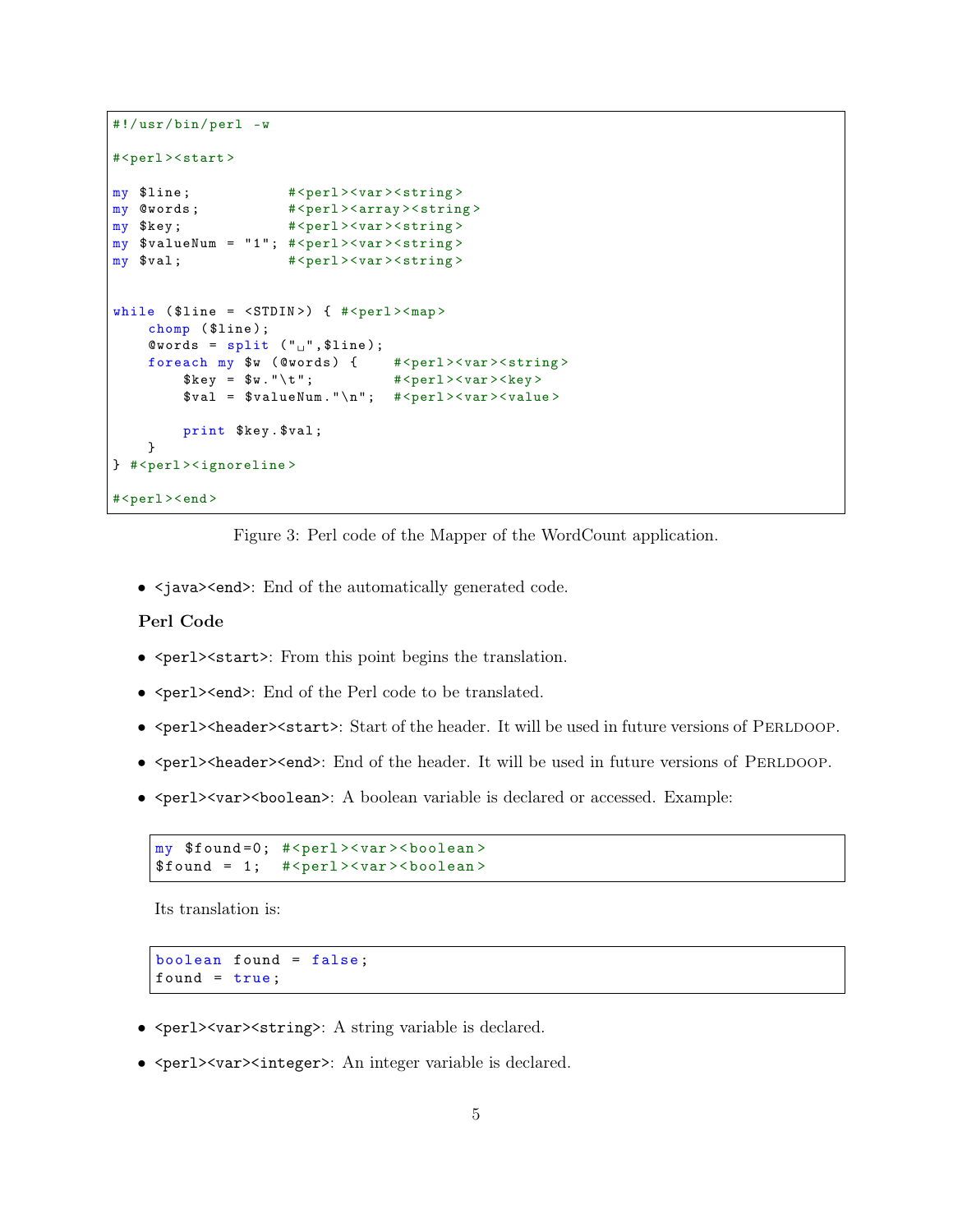```
import java . io . IOException ;
import org . apache . hadoop . io . Text ;
import org . apache . hadoop . mapreduce . Mapper ;
public static class WordCountMap extends Mapper<Object, Text, Text, Text>{
  @Override
  public void map (Object incomingKey, Text value,
  Context context) throws IOException, InterruptedException {
    try {
      //<java><start>
      String line ;
      String [] words ;
      String key ;
      String valueNum = "1";
      String val;
      line = value.toString();
      line = line.trim();
      words = line.split("_{||}'');
      for (String w : words) {
        key = w;val = valueNum ;
        context.write (new Text (key), new Text (val));
      }
      //<java><end>
    }
    catch (Exception e) {
      System.out.println(e.toString());
    }
  }
}
```
Figure 4: Java code of the Mapper automatically generated by PERLDOOP from the Perl code of Figure 3.

- <perl><var><double>: A double float variable is declared.
- $\epsilon$  <perl> \cdots var> \cdots long variable is declared.
- <perl><array><string>: The array declared contains strings.
- $\epsilon$  <br/>perl><array><br/>boolean>: The array declared contains booleans.
- <perl><var><string><null>: A string variable is declared, and it is initialized to *null*.
- <perl><arraylist><string>: ArrayList declaration of string type.
- <perl><map>: It is used to label a line of code containing a *while* loop reading from STDIN to indicate that the code is reading the input values of a mapper.
- $\epsilon$  <perl> $\epsilon$ reduce>: It is used to label a line of code containing a *while* loop reading from STDIN to indicate that the code is reading the input values of a reducer.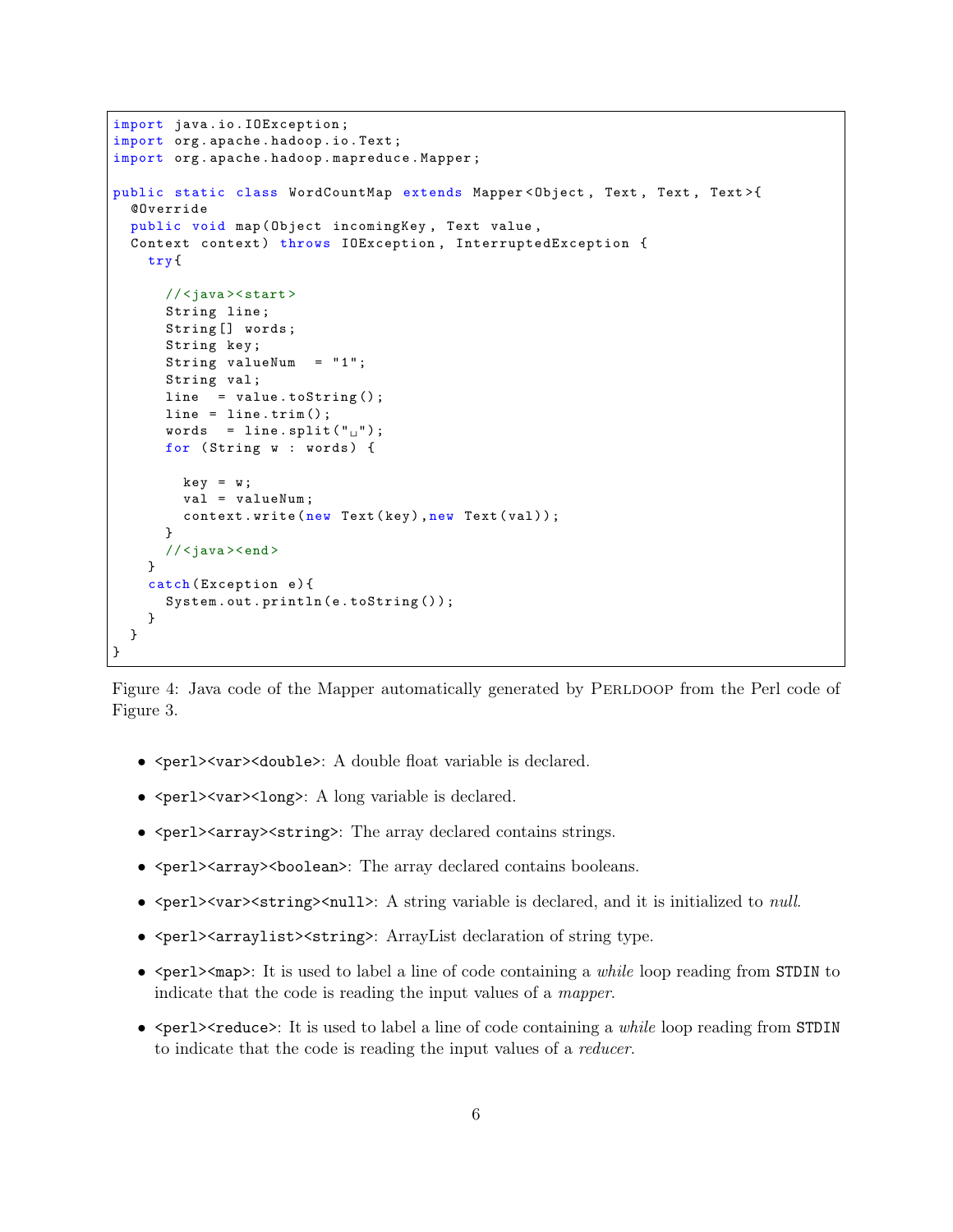- <perl><ignoreline>: Ignore this line in the translation process.
- $\langle \text{var} \rangle \langle \text{key} \rangle$ : Hadoop type. It indicates that the variable is the key of a key value pair. See example in Figure 3.
- <var>>value>: Hadoop type. It indicates that the variable is the value of a key value pair.
- <cast><string>: Cast to string. For example:

\$returnValue = \$count; #<perl><cast><string>

Translation:

```
returnValue = String . valueOf ( count ) ;
```
• <cast><int>: Cast to integer. For example:

```
$return Value = $count; # <perl > < cast > < int >
```
Translation:

```
returnValue = Integer . parseInt ( count ) ;
```
## 3 How to use PERLDOOP

After downloading the PERLDOOP source code, the user will find three directories containing:

 $\bullet$  src/

Source code of PERLDOOP implemented using Python.

• examples/

Simple examples to illustrate the use of PERLDOOP. In the current version it includes **Hel**loWorld and WordCount applications written in Perl.

• applications/

More complex Perl applications. The current version includes three natural language processing modules written in Perl. In particular, the modules process plain text to perform the following tasks: Named Entity Recognition (NER), Part-of-Speech Tagging and Named Entity Classification (NEC). All the modules process text in Spanish language.

The main file of the tool is Perldoop.py, located in src/, which has two input parameters:

- 1. The route to the Perl script to translate. The Perl code should be labeled and programmed following the rules detailed in Sections 2.2 and 2.3 respectively.
- 2. The route to the Java template where the translated code will be inserted.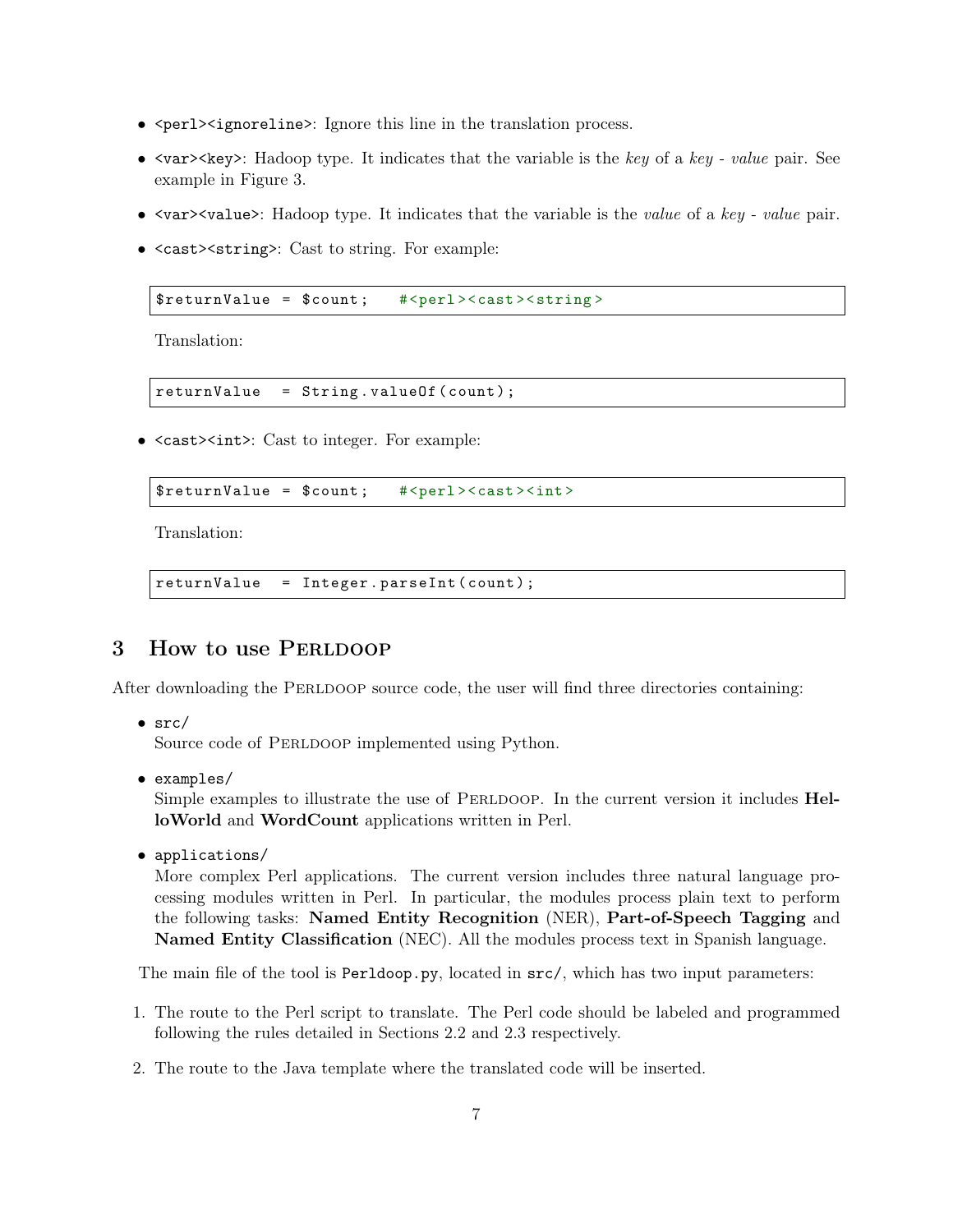Therefore, the correct syntax to execute PERLDOOP is:

python Perldoop.py [perl-file] [java-template-file] > [output-java-file]

Note that PERLDOOP prints to the standard output the translated Java file.

For example, if the user decides to translate the mapper of the Perl WordCount application, the command would be:

```
python Perldoop . py ../ examples / WordCount / Perl / WordCountMap . pl
../ examples / WordCount / JavaTemplates / WordCountMap . java >
../ examples / WordCount / JavaTranslatedCode / WordCountMap . java
```
Inside the WordCount directory (/examples/WordCount), WordcountCompile.sh performs the automatic translation of the whole application using PERLDOOP, an also compiles the generated Java codes. The resulting jar file will be written in

examples/WordCount/JavaProgram/, which is ready to be executed on a Hadoop cluster.

#### 3.1 Natural Language Processing (NLP) Modules

Perl is well-known for its unrivaled ability to process text using very powerful features such as regular expressions. The native Java support for regular expressions is not as good as the provided by Perl. For this reason, in order to improve the handle of regular expressions in Java, PERLDOOP takes advantage of the jregex library [3].

We have included three more complex Perl applications to explain the benefits of using Perldoop. NLP applications are located in applications/NLP/, and their codes contain hundreds of regular expressions in order to process plain text. The modules must be executed in a particular order because the output of one is the input of the next one. As we have commente before, there are three modules that perform the next tasks:

- 1. Named Entity Recognition (NER)
- 2. PoS Tagger
- 3. Named Entity Classification (NEC)

A brief explanation of the different modules can be found in [1]. A performance comparison between the original Perl codes using Hadoop Streaming and the Java ones with Hadoop is also detailed in the paper. Performance results show that Java codes generated using Perldoop execute up to  $12\times$  faster than the original Perl modules.

To translate the Tagger module, for example, the command would be the following:

```
python Perldoop . py ../ applications / NLP / Perl / Modules / tagger - es . perl
../ applications / NLP / JavaTemplates / Tagger . java >
../ applications / NLP / JavaTranslatedCode / WordCountMap . java
```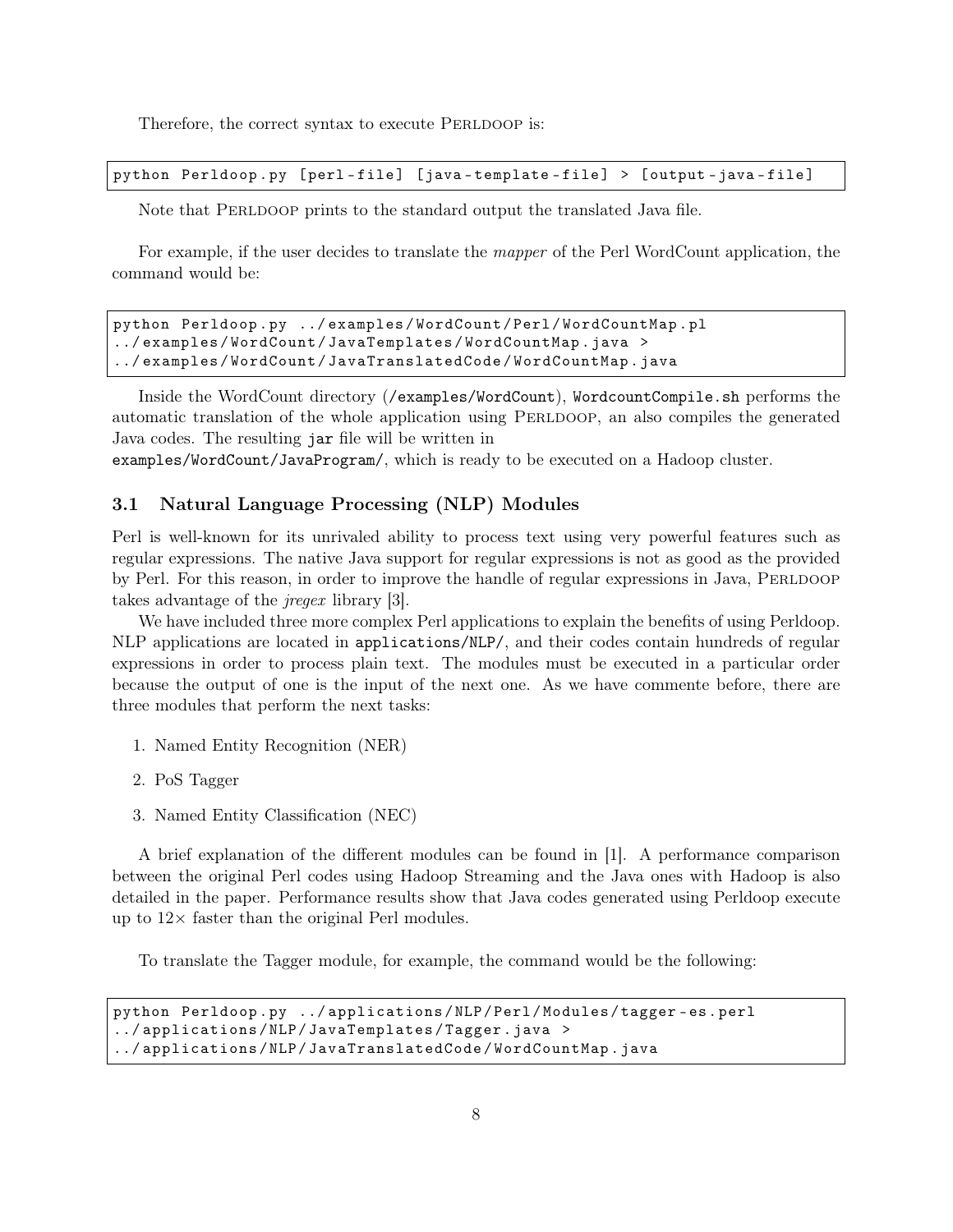Inside applications/NLP/, NLP-Compile.sh translates the Perl modules using PERLDOOP and compiles the Java applications to execute them on a Hadoop cluster. The script contains the commands to use the *jregex* library in the compilation of the Java codes. The resulting *jar* file executes all the modules in order, that is, NER, Tagger and NEC. In case that the user wants to select some of the modules, the Java template (applications/NLP/JavaTemplates/Prolnat.java) should be modified. For example, to deselect the NEC module the next lines must be commented out:

```
ner = modNer . runNer ( splits );
splits . clear ();
tagger = modTagger . runTagger ( ner );
ner . clear ();
for (i = 0; i < nec.size(); i++)context.write (NullWritable.get (), new Text (tagger.get(i)));
    }
tagger . clear ();
/*
nec = modNec . nec_es ( tagger );
tagger . clear ();
for (i = 0; i < nec.size(); i++)context.write (NullWritable.get (), new Text (nec.get (i)));
}
nec . clear ();
*/
```
In the same folder where is the *jar* file, the user can find the Execute. Sh script. It contains an example of how to execute the jar file on a Hadoop cluster. Note that the NLP modules require as argument the Diccionarios.zip file, located in the same directory. This is a simple example of how to execute the NLP modules using Hadoop:

```
cd applications / NLP / JavaProgram /
hdfs dfs - copyFromLocal ../ Text / InputText . txt InputText . txt
hadoop jar Prolnat . jar - archives ./ Diccionarios . zip
InputText . txt outputInputText
```
#### 3.2 Debug Mode

PERLDOOP also includes a Debug mode to perform tests. To enter this mode it is only necessary execute the next command inside src/: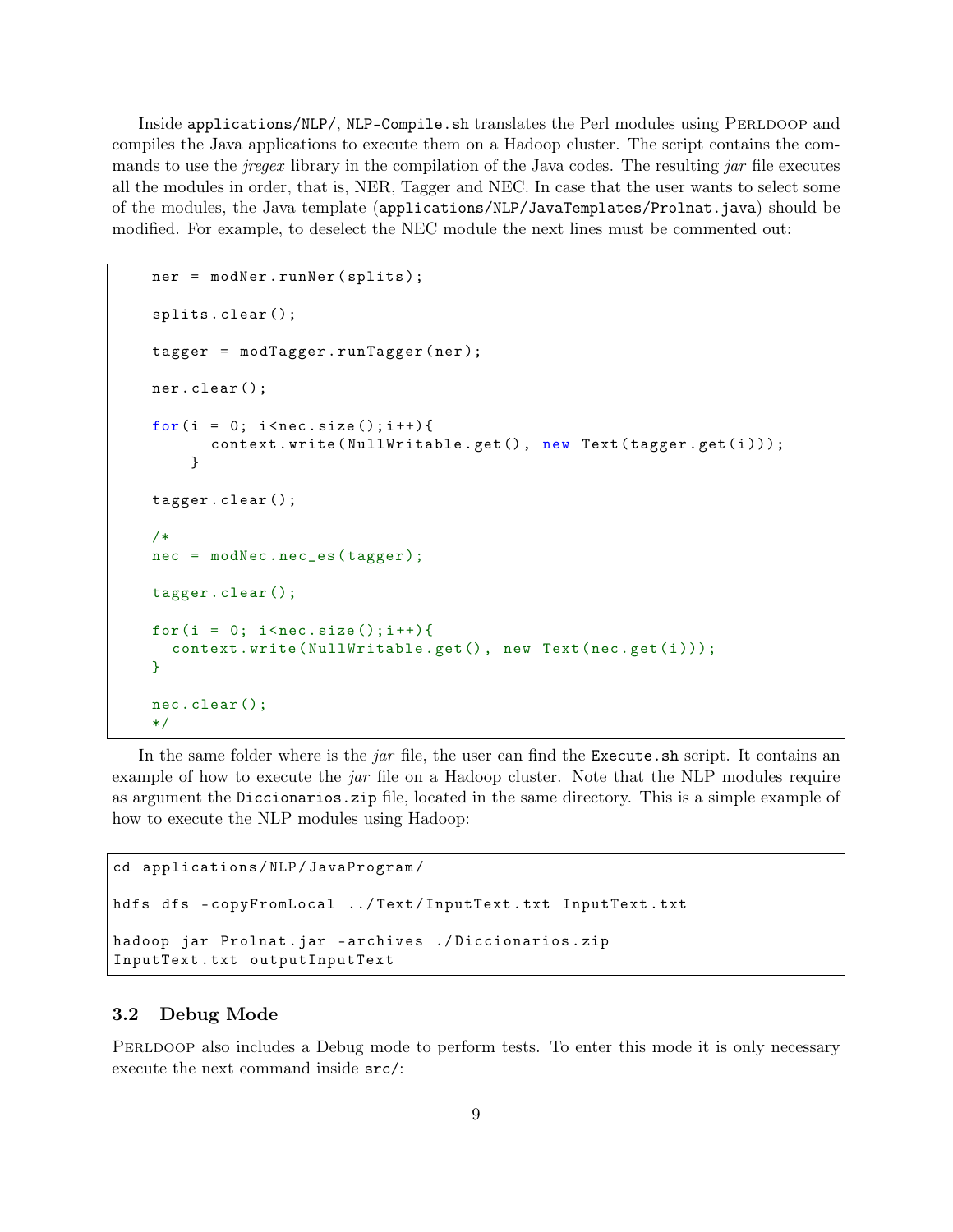python Perldoop . py

Next the user can introduce a line of Perl code. After pressing Intro the result will be the PERLDOOP translation of that line. We must highlight that information about the function calls is also shown.

```
python Perldoop . py
$$ Perldoop> my var > n = "String
content"; #<perl><var><string>
Function procesaLinha :: my \text{variable} = "String_U content";
# < perl > < var > < string >
Processing expression with comment :: <var> <string>
Function procesaLinha :: my $variable = "String_{\sqcup} content";
Function procesaLinha :: Procesando asignacion a variable :: variable
Function procesaVariable. Valor a procesar :: variable
Function procesaVariable :: expresionVariable :: variable
Function procesa0peracion :: expresionString "String\text{\textsf{u}}content"
String variable = "Stringcontent";
$$$$ Perldoop >
```
#### 3.3 Config file config.txt

In src/ there is a file named config.txt, which allows the user to specify or modify the behavior of PERLDOOP. In the current version only two options are available:

- hadoop=[true|false]
- sequential=[true|false]

Note that if hadoop is *true*, sequential must be *false*, and vice versa. These options define how to translate the Perl function print. The translation is different if we are translating from Perl to sequential Java, or if the translation is for Hadoop. For instance, the next line of Perl code:

```
print $key . $val ;
```

```
- if Sequential = true, the output is:
```

```
System.out.print (key+val);
```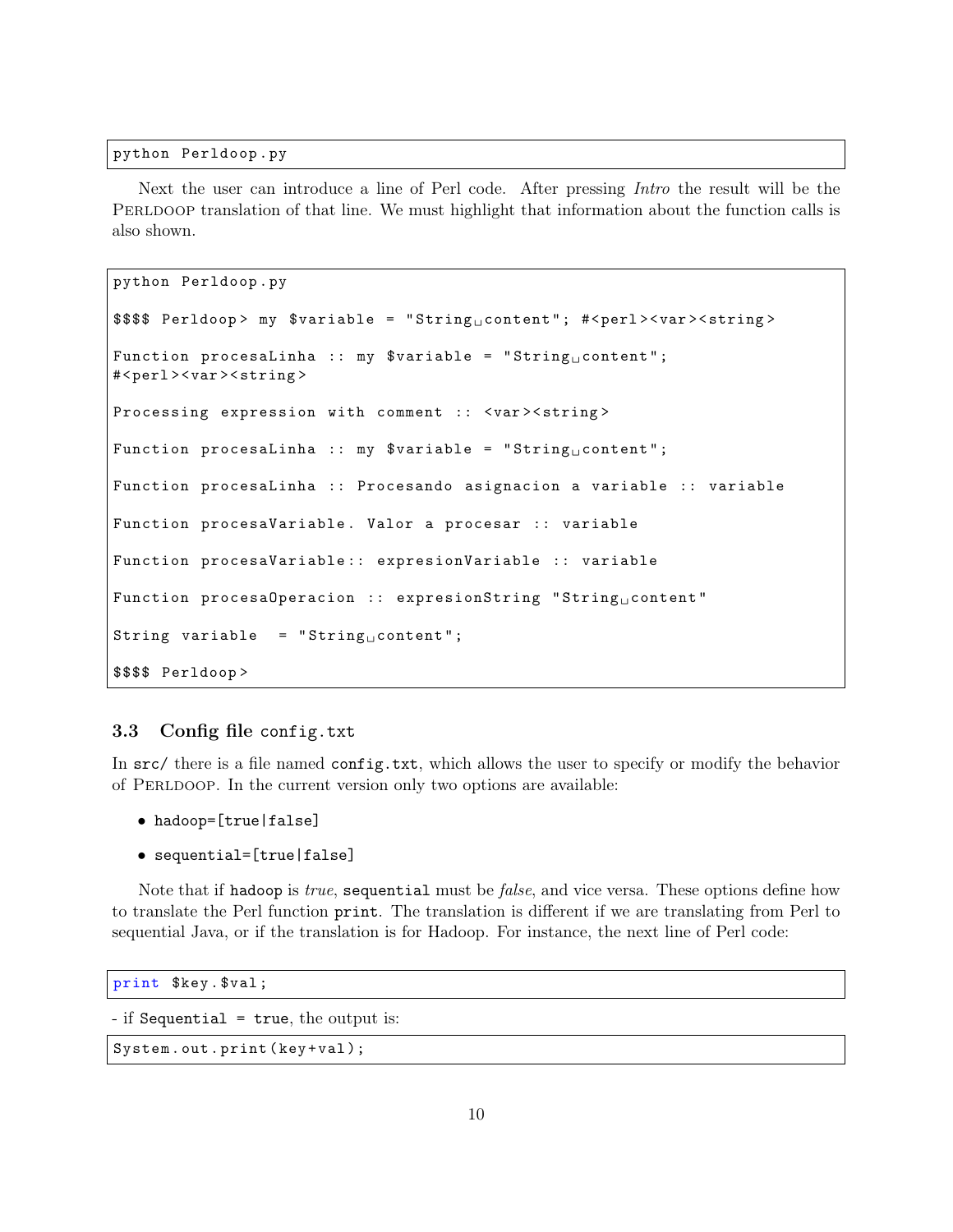- if Hadoop = true:

context.write (new Text (key), new Text (val));